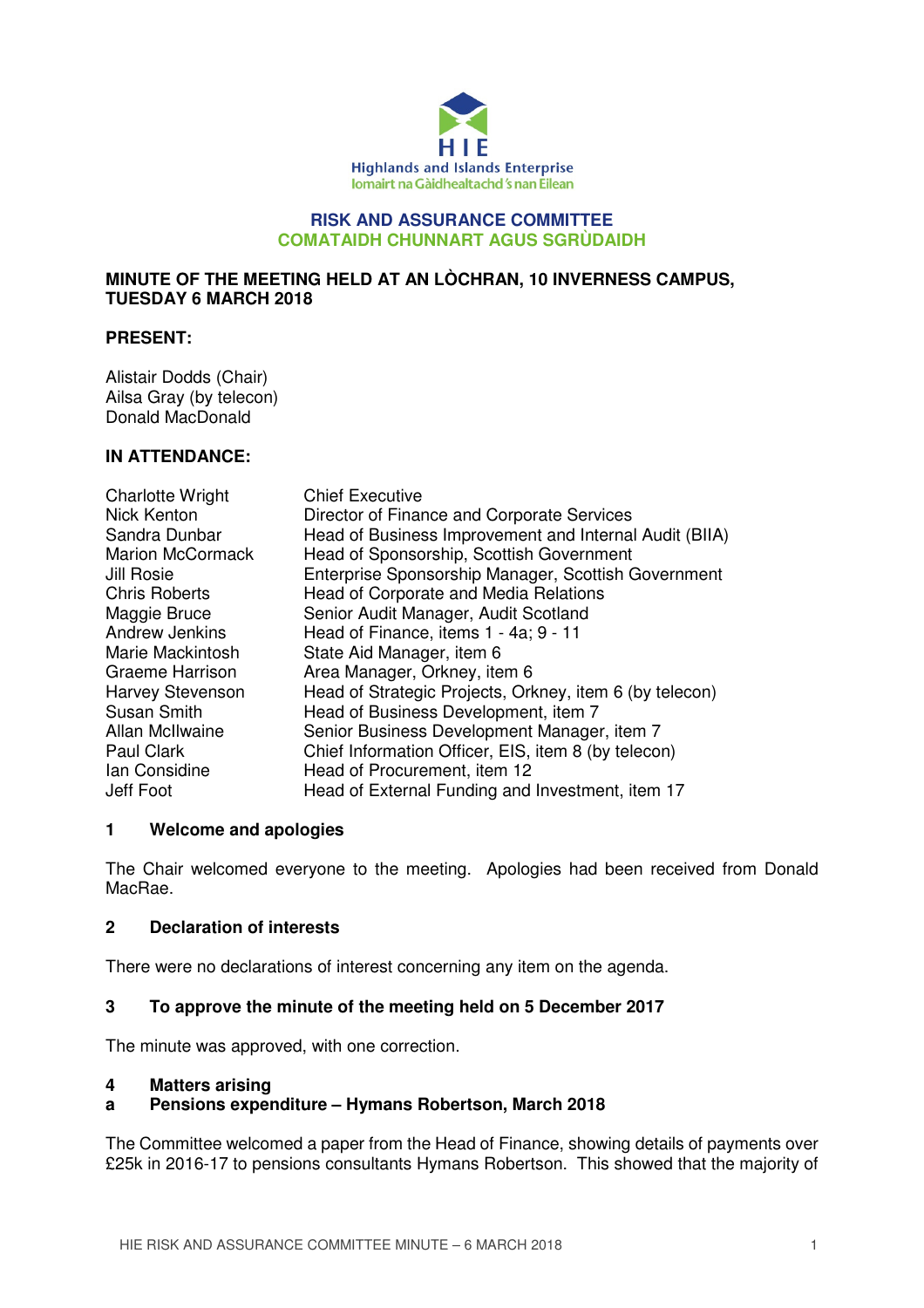payments, all of which related to the HIE superannuation scheme, had been HIE and staff pension contributions.

In response to questions, the Head of Finance clarified some terminology used in the report and the Director of Finance and Corporate Services confirmed that a lump sum paid into the fund by HIE had been agreed by the Board and was I line with the HIE pension recovery plan. It was noted that Hymans Robertson had been appointed to manage the HIE superannuation fund in May 2015.

Andrew Jenkins left the meeting.

## **b General Data Protection Regulation (GDPR)**

The Chair requested an update on HIE's plans to ensure full compliance with the new General Data Protection Regulation (GDPR), due to come into effect on 25 May 2018.

The Head of Business Improvement and Internal Audit (BIIA) confirmed that an internal project team was making good progress and HIE was taking steps to ensure that the priority requirements for the new environment would be in place. Specialist advice and support had been secured from Shepherd and Wedderburn, and a review carried out to identify actions necessary to ensure compliance.

Interviews had been held for the key post of GDPR project management support, and an appointment was expected to be made shortly. In addition, HIE was collaborating with partner bodies, including Scottish Enterprise and Skills Development Scotland, to share resources and guidance.

### **5 Matters arising from the HIE Board meeting on 13 December 2017**

There were no matters arising from the HIE Board meeting of 13 December 2017 that were not already covered on the Committee agenda.

| <b>EMERGING ISSUES</b>    |  |
|---------------------------|--|
| <b>CUISEAN LAITHREACH</b> |  |

## **6 a Orkney Research and Innovation Campus update b Orkney Research and Innovation Campus risk actions**

#### Graeme Harrison and Harvey Stevenson joined the meeting.

HIE's Orkney area team updated the Committee on progress with the delivery of the Orkney Research and Innovation Campus (ORIC), a multi-disciplinary academic / business campus. based around Orkney's expertise in marine energy and sustainability. The report detailed actions to formally establish a joint venture between HIE and Orkney Islands Council (OIC) to develop the project, and to initiate the phase one capital works programme.

It was expected that a formal limited liability partnership (LLP) between HIE and OIC would be in place shortly, following detailed discussions. A board had been established, comprising three representatives each from HIE and OIC and an independent chair (yet to be appointed), and would hold its first meeting on 29 March 2018. Following procurement, including value engineering to keep costs within the approved budget, a successful bidder had been identified for the phase one construction, and a contact award was imminent, following conclusion of legal matters. Advice on tax matters had been obtained, and would be reviewed by specialists Scott Moncrieff.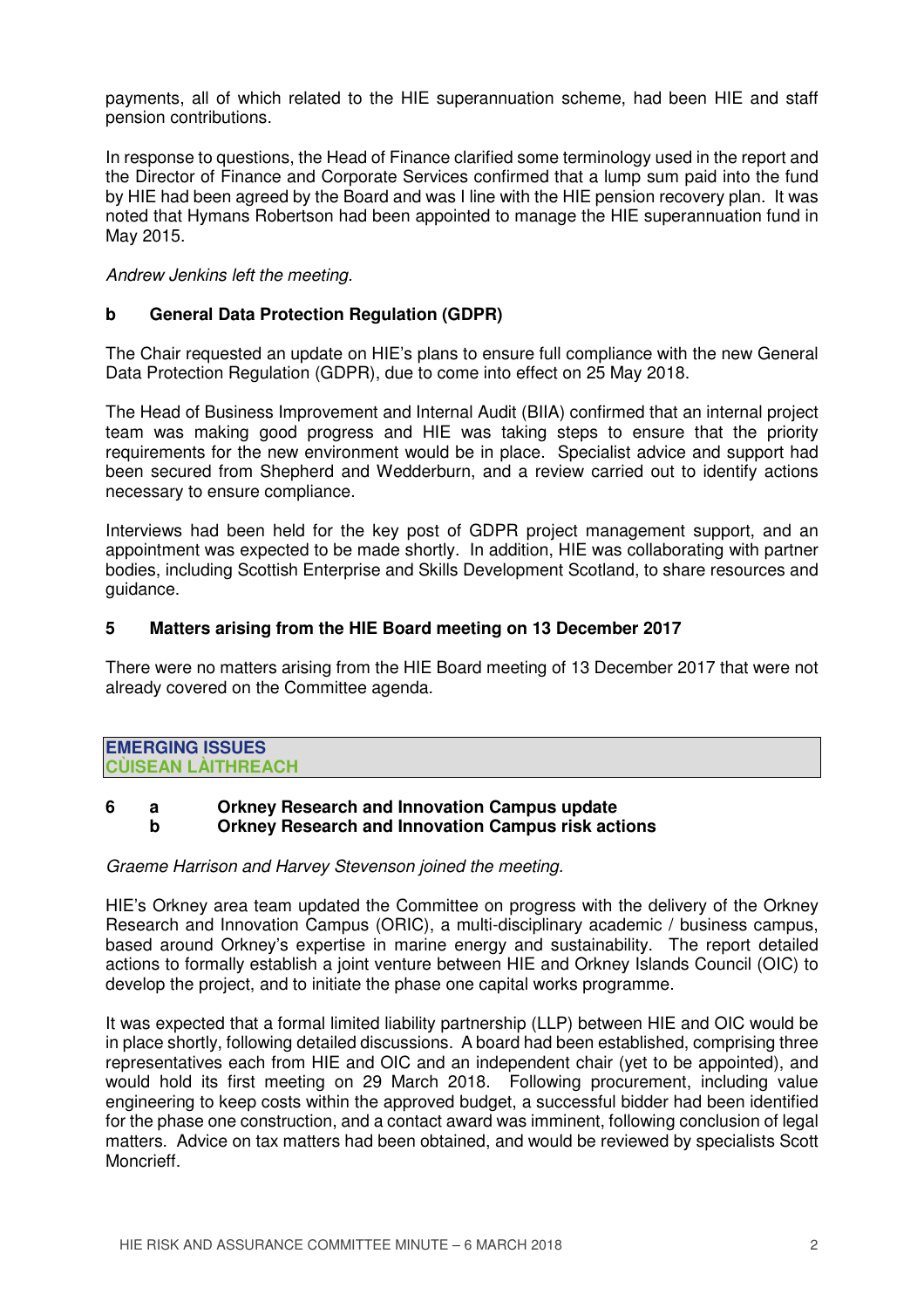The Committee thanked the Orkney team for the progress made to date, and endorsed the risk action plan that had been prepared for the project. Members welcomed both the ambition of the project and the steps that were being taken to exercise effective budget control and fully understand the tax position, which could have an impact on potential tenants as well as the LLP partners.

Updates will be brought back to future Committee meetings, and progress will be reported to the Scottish Government through regular quarterly meetings with the Chair and Chief Executive of HIE.

Graeme Harrison and Harvey Stevenson left the meeting.

# **7 Cairngorm update**

Susan Smith and Allan McIlwaine joined the meeting.

# **a Update on company changes**

The Head of Business Development presented a paper updating the Committee on recent changes to the ownership and name of Natural Retreats (UK) Ltd, the company providing management services on behalf of Natural Assets Investments Ltd (NAIL) and CairnGorm Mountain Ltd (CML). Effective from November 2017, the company name had changed to The UK Great Travel Company Ltd. The new business is owned by a small group of UK-based shareholders.

Potential implications for operations at Cairngorm, and for contractual arrangements involving HIE, had been carefully examined, with independent legal advice obtained to accompany HIE's own due diligence. It had been concluded that the changes in name and ownership had no effect on either operational or contractual matters. The Committee was reassured by this, and welcomed confirmation that guarantees provided by NAIL to HIE at the time Natural Retreats (UK) Ltd had been appointed as operator of the Cairngorm facilities, remained in place.

# **b Protocol for dealing with information requests and potential community interests**

The Committee considered a draft protocol for stakeholder engagement, information management and conflict of interest that HIE staff had prepared in response to the present high level of public and stakeholder interest in Cairngorm Estate. Much of the discussion focused on the sensitivities attached to HIE having a number of distinct roles: as the landowner of the estate; as account manager of the current operating company, and as a key provider of advice and expertise on a potential community asset transfer. While the draft protocol was welcomed, it was decided that the range of risks associated with these issues should be considered in greater detail, with an update provided for further discussion at the next meeting of the Committee.

Susan Smith and Allan McIlwaine left the meeting.

# **8 Enterprise Information Systems (EIS) update on strategy, service and security**

# Paul Clark joined the meeting.

The Chief Information Officer, Enterprise Information Systems, presented an update on measures to ensure robust cyber security arrangements were being applied, along with a summary of improvement themes that had been identified as priority areas by HIE and EIS, and actions that were being taken to address them. This included a new business strategy to ensure that HIE's IT services and equipment were aligned with HIE's current needs and its business transformation programme; clear definition of service requirements, and the respective roles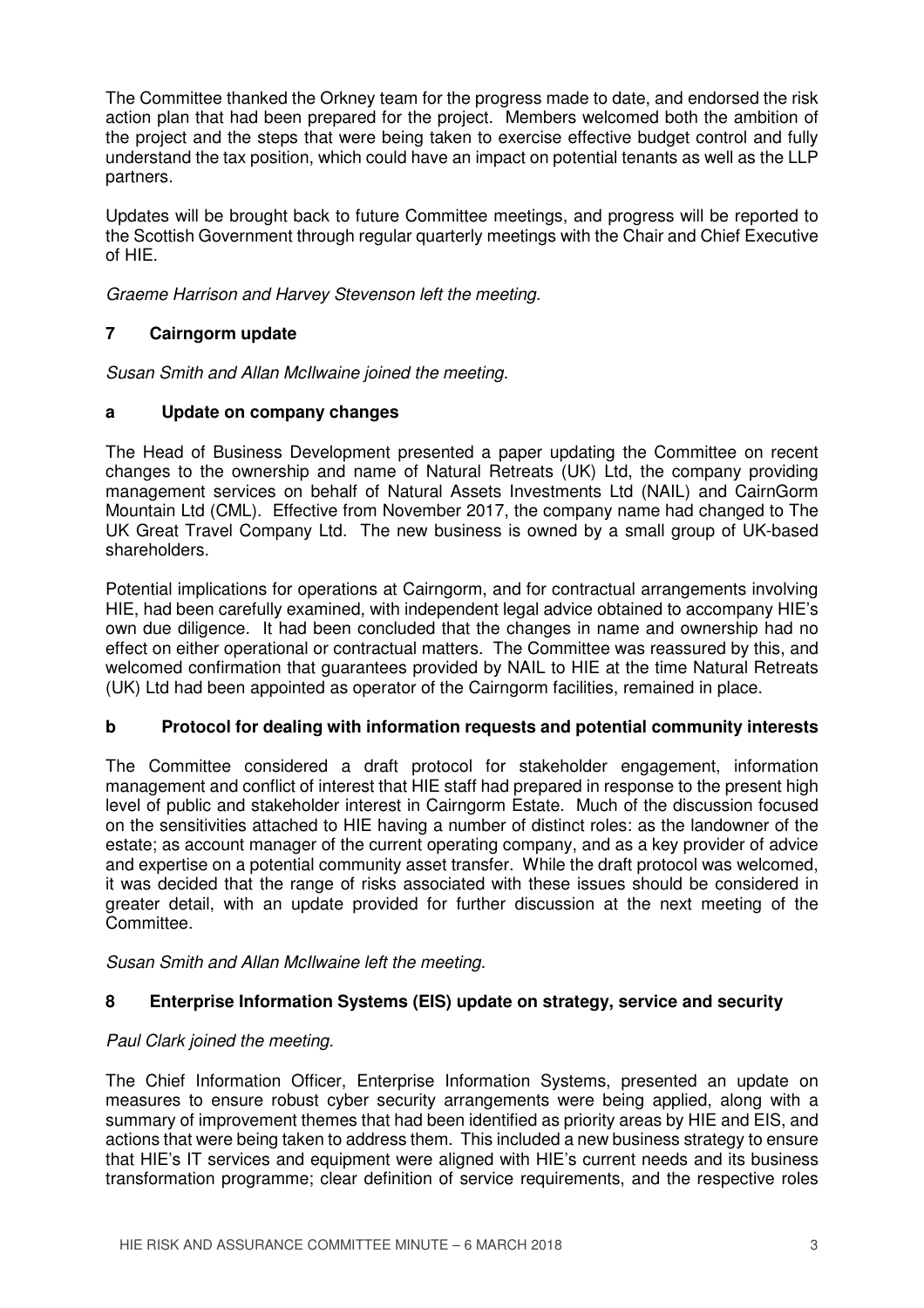and responsibilities of HIE and EIS; security; project management; continuous improvement; budget and financial management, and internal control arrangements.

The Committee endorsed the actions identified in both the cyber security and business improvement plans. In discussion, members explored the relationship between HIE and EIS, receiving assurance that this was generally productive and focused on clear outcomes that the improvement plan described above had been designed to deliver.

Both partners were committed to team working and recognised the importance of engagement and communications to manage day-to-day tasks and to evolve information services to meet new or evolving challenges such as GDPR and cyber security.

Paul Clark left the meeting.

### **9 HMRC tax update, March 2018**

Andrew Jenkins rejoined the meeting.

The Director of Finance and Corporate Services updated the Committee on two reviews being carried out by Her Majesty's Revenue and Customs (HMRC), relating to employment tax and VAT compliance, along with work that HIE was undertaking, with professional advice, to review all of its tax-related processes.

On employment tax, it was noted that a definitive ruling from HMRC on the issue of dual workplaces had not yet been delivered, and the Committee agreed that HIE should maintain present arrangements while this matter continues to be explored.

**10** [Item removed in the interests of the effective conduct of public affairs].

### **11 Year-end financial management update**

The Director of Finance and Corporate Services presented a paper to update the Committee on HIE's forecast financial out-turn for 2017-18, and steps being taken to deliver a balanced year-end position.

Specific challenges at present included uncertainty over the final budget for Wave Energy Scotland (WES), the HIE subsidiary funded by the Scottish Government, and managing a large sum that had been recently received from the Scottish Government in respect of a future investment that HIE had agreed to make, subject to certain conditions, in a large-scale renewable energy project.

The Committee welcomed the update, and stressed the importance of continuing to ensure that WES was funded at an appropriate level to meet its operational and strategic goals to strengthen Scotland's wave energy sector.

Andrew Jenkins left the meeting.

### **12 HIE procurement strategy**

#### Ian Considine joined the meeting

The Head of Procurement presented the latest version of HIE's procurement strategy which is refreshed annually, as required by legislation.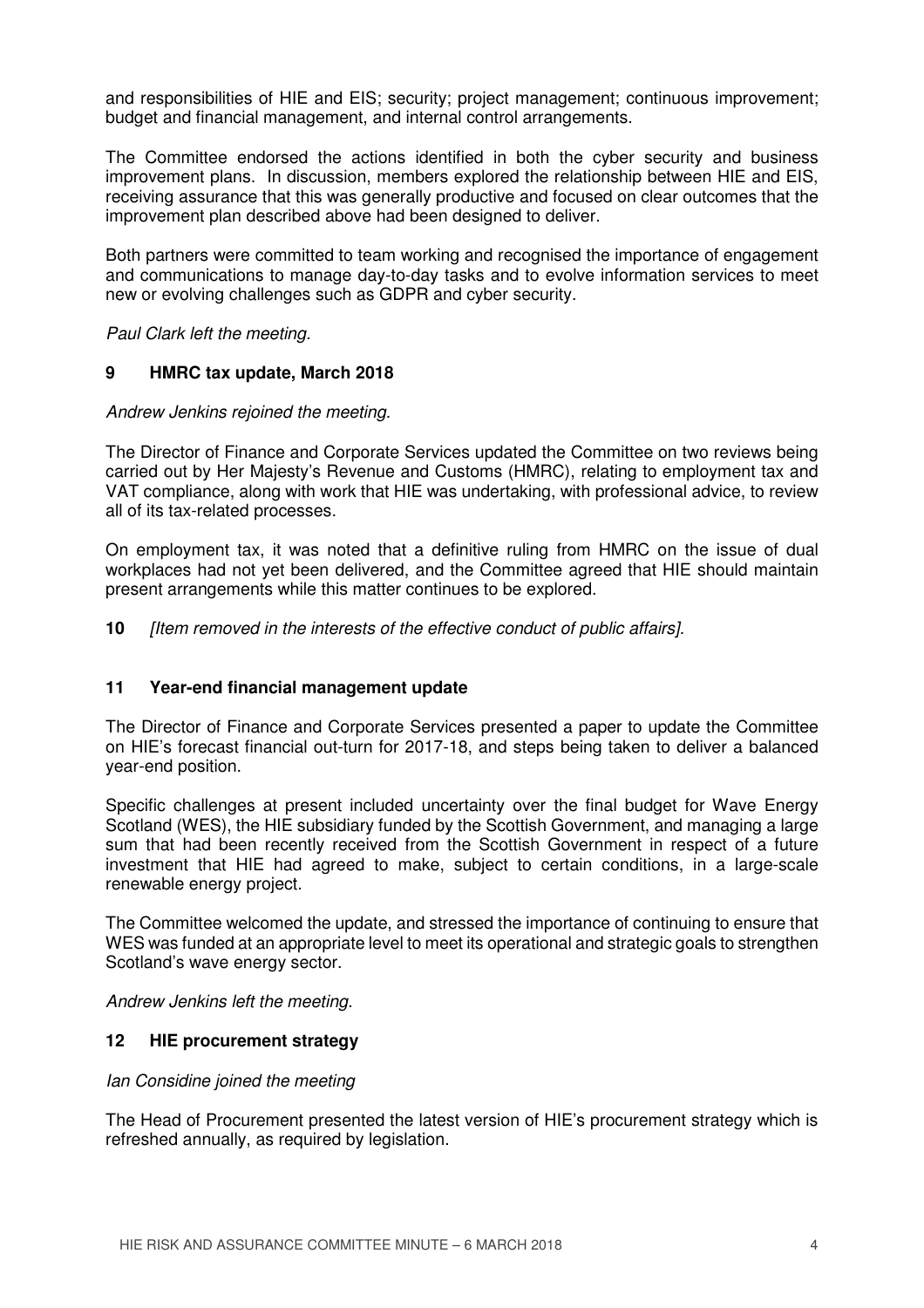The Committee welcomed the strategy and endorsed its principles. Discussion highlighted the need for targets to be specific and challenging, and it was agreed that these would be reviewed before the strategy was finalised. In particular, the Committee was keen to see robust measures in place to ensure that HIE's procurement practices helped to deliver clear community benefits, and that suppliers implemented fair work practices and met living wage obligations. It was agreed that a more detailed paper on realising community benefits, which the Procurement team had already prepared, would be circulated to Committee members following the meeting.

The Chief Executive informed the Committee that HIE had won a national award for Procurement Team of the Year. The Chair congratulated the team on this achievement, and thanked the Head of Procurement for a clear and informative paper.

Ian Considine left the meeting

#### **PLANNED ACTIVITY GNÌOMHAN PLANAICHTE**

## **13 Risk register at January 2018**

The Committee noted HIE's corporate risk register, showing a range of risks allocated against agreed themes, and their movement over time. HIE regards risk management as a continuous improvement activity and the agency's approach was being developed on an ongoing basis with the involvement of management, the Committee and the full Board.

This paper focused on the most significant risks to HIE at the present time, drawn from business unit registers and Leadership Team and Board discussions. It was agreed that the present approach to risk reporting, whereby the Board had a key role in strategic discussion and the Committee focused on governance issues, continued to be relevant. The report's greater clarity on top risk themes was welcomed.

### **14 Risk reporting schedule at January 2018**

The latest risk reporting schedule was presented for information. In response to a question from the Chair, the Head of Business Improvement and Internal Audit confirmed that this is discussed at Leadership Team and used to determine the most significant risks that should be reported to the Board.

### **15 Risk appetite approach within HIE**

The Head of Business Improvement and Internal Audit presented a discussion document describing steps being taken to define and develop a risk appetite environment within HIE. Input had been received from a small sub-group of the Board, and work undertaken to identify and learn from best practice in other organisations.

The Committee welcomed the report and endorsed the approach being taken to develop risk appetite. Discussion highlighted the importance of ensuring that risk appetite becomes embedded in the organisation's working practices. It was agreed that the description of HIE's approach should be revised to reflect more clearly its commitment to addressing geographical challenges and opportunities facing the region. Terminology used in the report was also discussed. Audit Scotland also welcomed the paper.

Updates will be provided to future Committee meetings as the approach to risk appetite is developed.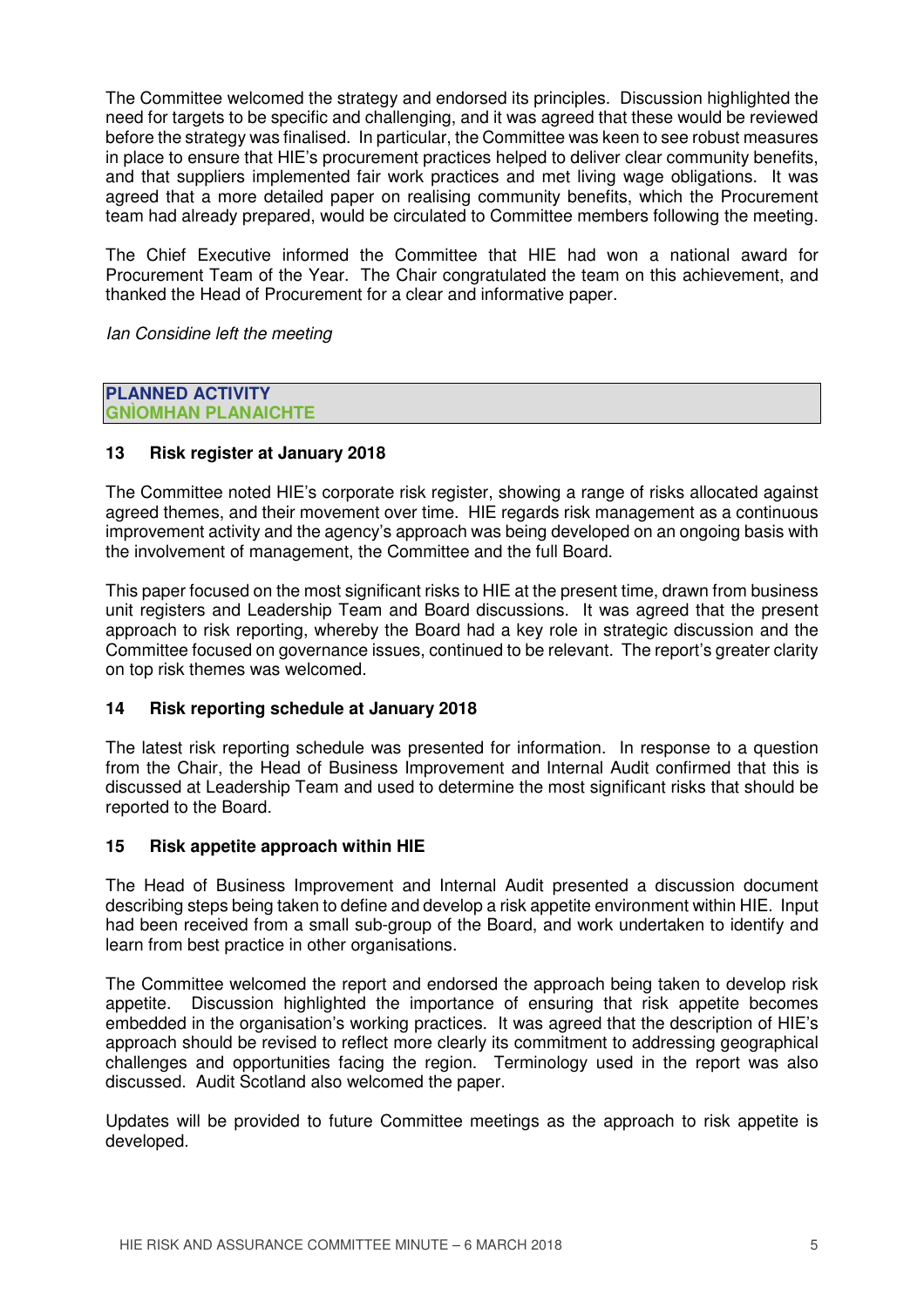## **16 Business Improvement and Internal Audit update to 31 January 2018**

The latest Business Improvement and Internal Audit report, summarising activity over the 10 months from 1 April 2017 to 31 January 2018 was noted for information.

## **17 HIE investment portfolio update, including loans and HIE Ventures Ltd**

### Jeff Foot joined the meeting

HIE's Head of External Funding and Investment presented a review of the agency's investment portfolio, incorporating shareholdings, loans and HIE Ventures Ltd. The programme of rationalising the share investment portfolio was continuing, and direct investment by HIE was now increasingly rare as the Scottish Investment Bank had become the main publicly-funded source for share investment in businesses. While HIE's investment portfolio had not generated the scale of returns that a private sector fund would seek, the Committee welcomed the significant non-financial impacts in economic terms (jobs, GVA) and in facilitating investment by the private sector.

The relative success of investment fund HIE Ventures Ltd was also noted. HIE Ventures had one remaining investment which could be sold later in the year, and the Committee will receive an update so that options for the fund's future may be considered. As well as looking at the fund's past performance, this paper will examine its potential future role in the context of changes taking place in the Scottish funding landscape.

The Committee noted that requests for HIE loan funding for working capital had increased and were not expected to decline in the foreseeable future, especially as access to commercial finance remained difficult for many small, developing businesses. It would be important to continue to consider the impact of potential loss, both cash and non-cash, in relation to loan funding, so that HIE's resources are used optimally. Changes in the funding landscape, including the proposal to establish a Scottish National Investment Bank and other initiatives, reinforced the need to consider carefully and strategically the best way to use HIE's resources to generate economic impacts and achieve best value.

Members highlighted the need to learn lessons from business failures and write-offs, and were assured by the Chief Executive that this was always done. At the same time, it was important that HIE maintained a strong risk appetite to achieve business and sectoral growth.

The Committee welcomed the report, and look forward to receiving further information at a subsequent meeting concerning the Scottish National Investment Bank, HIE Ventures SME funding and changes in the investment landscape.

#### Jeff Foot left the meeting

### **18 BIIA approach to significant transactions review**

The Head of Business Improvement and Internal Audit (BIIA) presented a paper describing HIE's assurance activity to review significant transactions. This aimed to provide an appropriate balance of effort that was proportionate to the areas of greatest risk and where most value could be added. The Committee welcomed the report and agreed with recommendations on the approach to be applied in 2018-19.

A heading of 'Other expenditure' relating to Block A spend, was queried, and the Head of BIIA agreed to report back with a clearer explanation.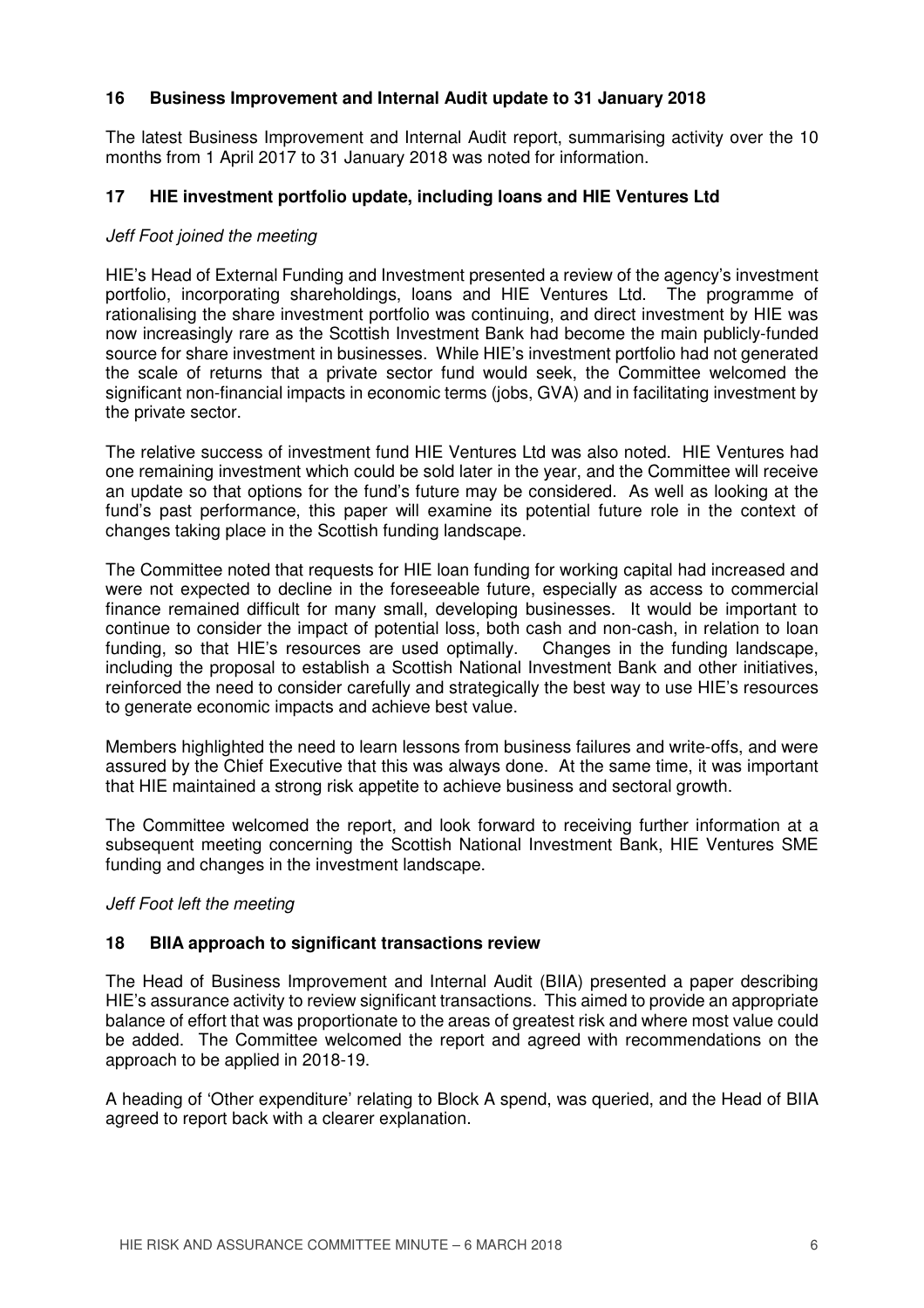### **19 BIIA approach to internal control assurance process**

The Committee welcomed and endorsed a report outlining HIE's approach to the annual assurance process that will be used to complete an internal control checklist and interim assurance statement to the organisation's sponsor team in the Scottish Government.

### **20 Annual report and accounts process update, March 2018**

The Director of Finance and Corporate Services updated the Committee on progress towards compiling and publishing HIE's annual report and accounts 2017-18. It was noted that, following a request from the Economy, Jobs and Fair Work Committee of the Scottish Parliament, steps were being taken to accelerate the process and bring forward publication to 31 August 2018. The co-operation of Audit Scotland in aiming to achieve this shorter timescale was welcomed.

The Chair noted that the accounts would be considered at a meeting of the Risk and Assurance Committee in August, when it would be particularly important to ensure a quorum.

#### **21 Audit Scotland annual plan 2017-18**

The Senior Audit Manager, Audit Scotland, presented the national auditor's annual audit plan 2017-18 for HIE, noting that this followed the same format as last year. A new risk had been added in relation to the Enterprise and Skills Review, which would be applied to each of the four partner organisations that had been covered, and discussed with the Scottish Government.

The plan was noted.

#### **22 Risk and Assurance Committee effectiveness report**

The latest Risk and Assurance Committee effectiveness review was welcomed. This included details of a development programme for Committee members and the outcomes of a selfappraisal carried out by the Committee, in line with Scottish Government Audit Committee Handbook guidance.

The review document also recommended some changes to the Committee's terms of reference, and it was agreed that these would be submitted to the HIE Board for approval.

**INFORMATION ONLY FIOSRACHADH A-MHAIN** 

#### **23 National Fraud Initiative post-legislative scrutiny report**

The Committee noted a post-scrutiny report from the Scottish Parliament on the National Fraud Initiative. HIE had taken part in the initiative and contributed feedback to inform the Parliament's report.